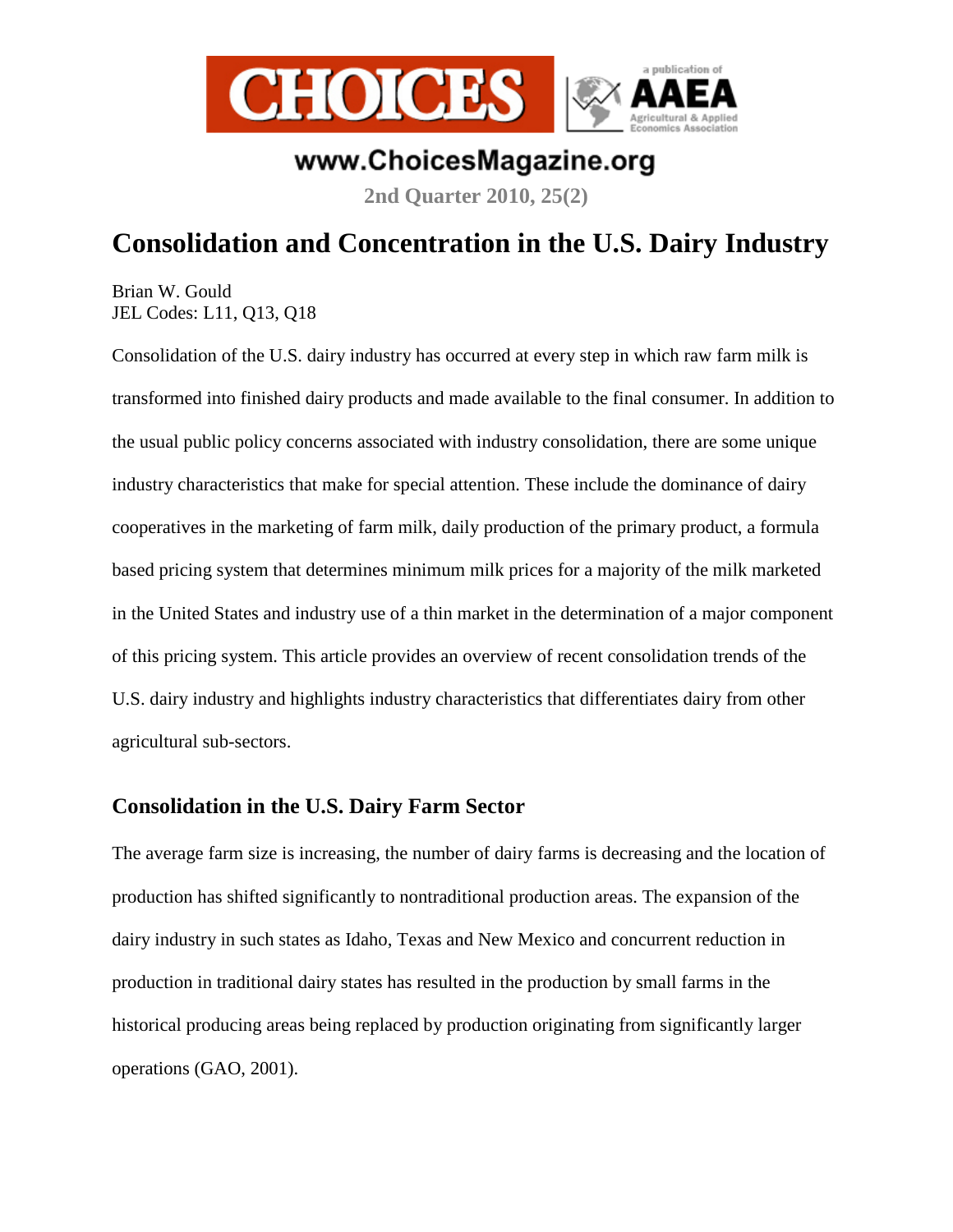Table 1 shows the change in the 10 largest dairy producing states since 1970. In 1970 only California (#4) and Texas (#10) were contained in this list. By 2008, there were five western states in the top ten with California producing the most milk and Idaho entering the top ten between 1980 and 1990 and by 2009 becoming the fourth largest milk producing state. Figure 1 shows the distribution of farms by herd size for a number of these key milk producing states in 2007. For the United States as a whole, the average herd size was 131 cows per operation. In comparison, for New Mexico (#8), the average herd size was 1,267 cows and for California (#1) the average herd size was 824 cows which is more than nine times the average herd size in Wisconsin (#2).

| Rank             | 1970         |                                 | 1980         |                                 | 1990         |                                 | 2000                           |                                 | 2008                           |                                 |
|------------------|--------------|---------------------------------|--------------|---------------------------------|--------------|---------------------------------|--------------------------------|---------------------------------|--------------------------------|---------------------------------|
|                  | <b>State</b> | <b>Production</b><br>(Mil. Lbs) | <b>State</b> | <b>Production</b><br>(Mil. Lbs) | <b>State</b> | <b>Production</b><br>(Mil. Lbs) | <b>State</b>                   | <b>Production</b><br>(Mil. Lbs) | <b>State</b>                   | <b>Production</b><br>(Mil. Lbs) |
| 1                | WI           | 18,435                          | WI           | 22,380                          | WI           | 24,187                          | CA                             | 32,245                          | CA                             | 41,203                          |
| $\boldsymbol{2}$ | <b>NY</b>    | 10,341                          | CA           | 13,577                          | CA           | 20,947                          | WI                             | 23,259                          | WI                             | 24,472                          |
| $\mathfrak{Z}$   | <b>MN</b>    | 9,636                           | ${\rm NY}$   | 10,974                          | <b>NY</b>    | 11,067                          | ${\rm NY}$                     | 11,921                          | NY                             | 12,432                          |
| $\overline{4}$   | CA           | 9,457                           | <b>MN</b>    | 9,535                           | <b>MN</b>    | 10,030                          | PA                             | 11,156                          | $\boldsymbol{ID}$              | 12,315                          |
| 5                | PA           | 7,124                           | PA           | 8,496                           | PA           | 10,014                          | <b>MN</b>                      | 9,493                           | PA                             | 10,575                          |
| $\sqrt{6}$       | <b>IA</b>    | 4,670                           | MI           | 4,970                           | <b>TX</b>    | 5,539                           | $\boldsymbol{ID}$              | 7,223                           | <b>MN</b>                      | 8,782                           |
| $\overline{7}$   | MI           | 4,602                           | <b>OH</b>    | 4,310                           | MI           | 5,234                           | <b>TX</b>                      | 5,743                           | <b>TX</b>                      | 8,416                           |
| 8                | OH           | 4,420                           | IA           | 3,994                           | <b>OH</b>    | 4,667                           | MI                             | 5,705                           | $\boldsymbol{N}\boldsymbol{M}$ | 7,865                           |
| 9                | <b>TX</b>    | 3,065                           | <b>TX</b>    | 3,625                           | <b>WA</b>    | 4,392                           | <b>WA</b>                      | 5,593                           | MI                             | 7,763                           |
| 10               | MI           | 3,012                           | <b>WA</b>    | 2,942                           | IA           | 4,233                           | $\boldsymbol{N}\boldsymbol{M}$ | 5,236                           | <b>WA</b>                      | 5,696                           |

*Table 1. Milk Production has Shifted to the West, Million Lbs* 

*(Source: NASS)*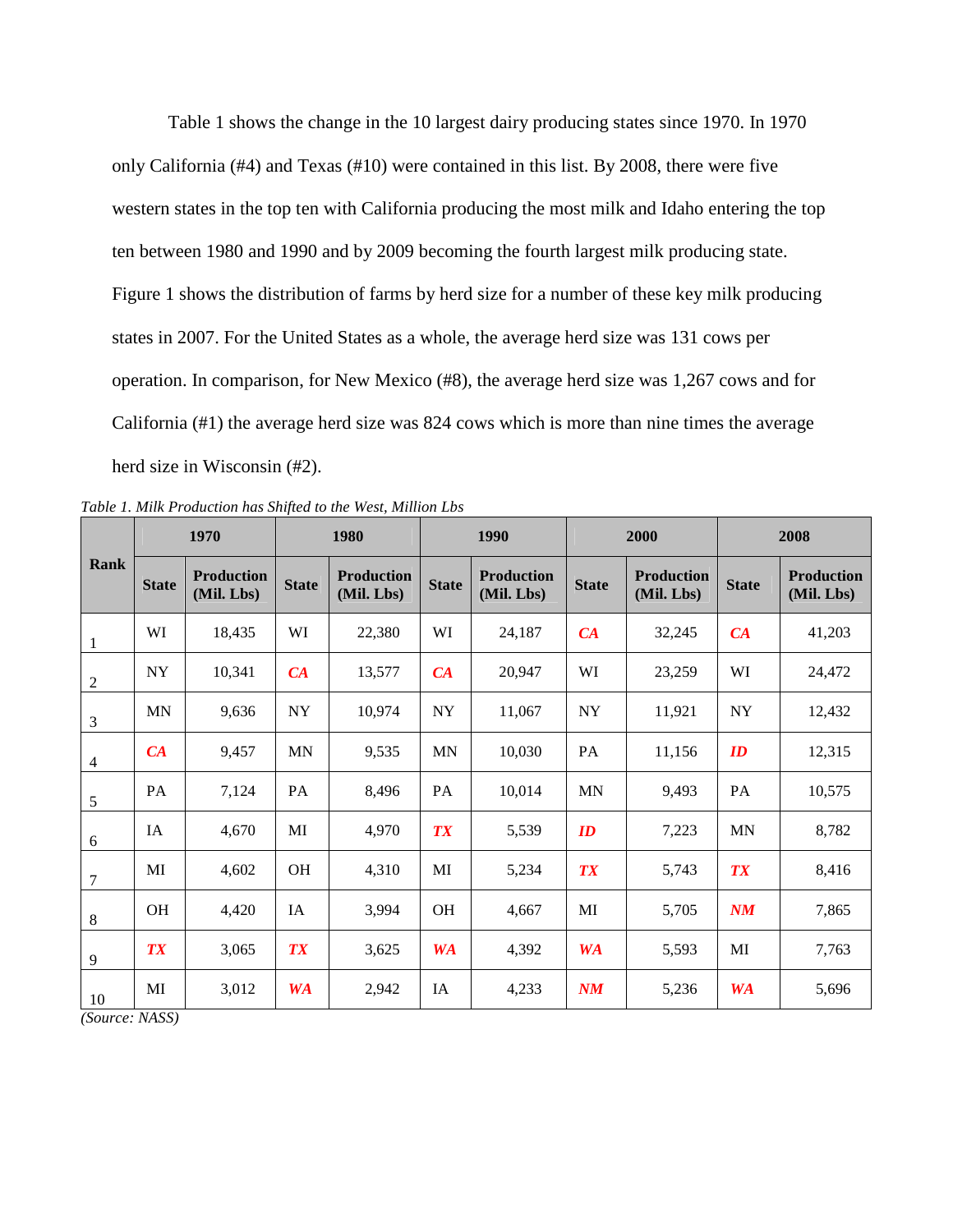

*Figure 1. Distribution of Farms by Average Herd Size, Selected States, 2007* 

Between 1987 and 2007 the number of dairy farms in the United States decreased from 202,000 to 70,000 farms. In contrast to the decline in farm numbers, there has been a relatively constant increase in total U.S. milk production resulting from both the increase in average farm size and steady increase in yields. In 1980, 120.8 billion lbs of milk was produced. Total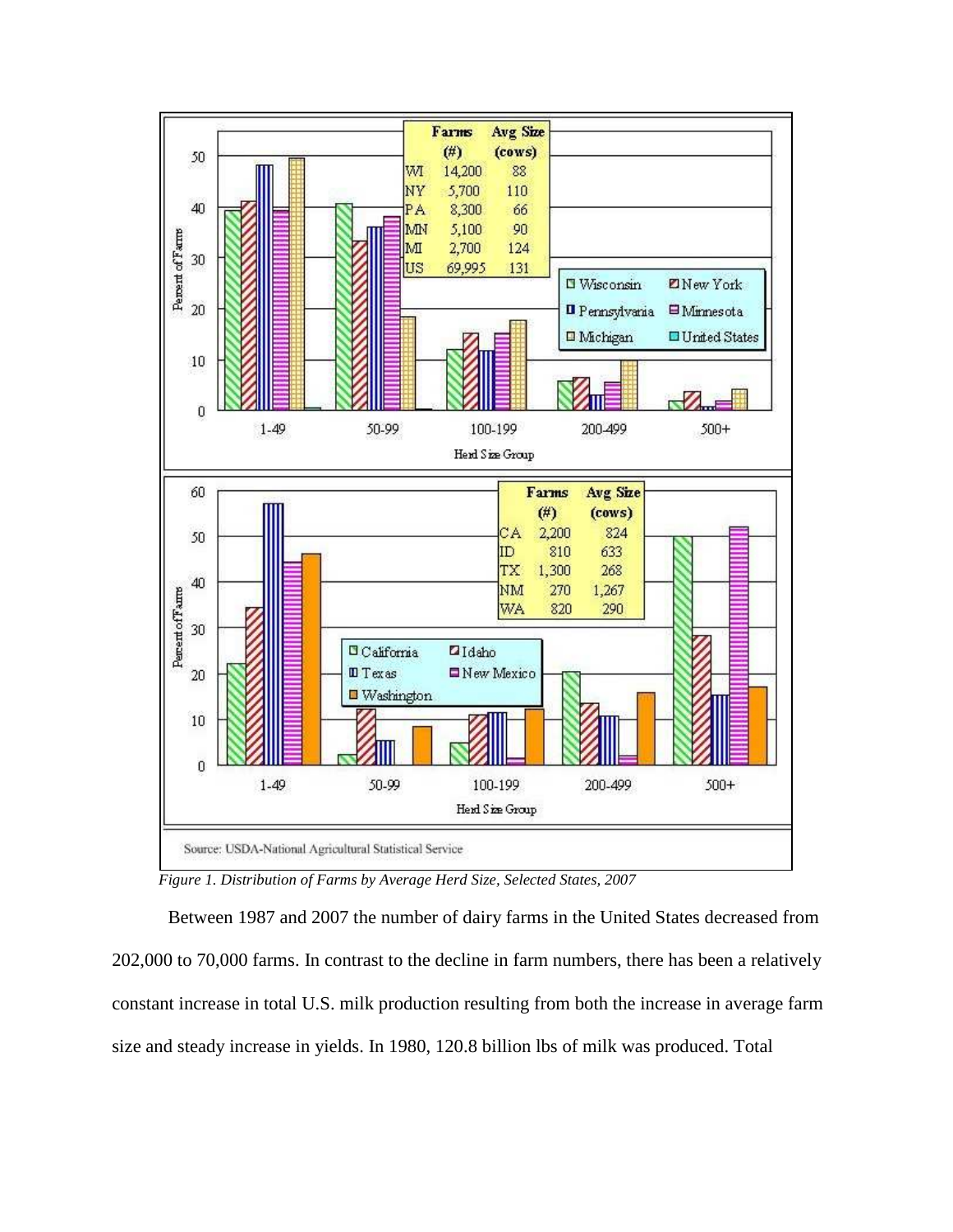production increased to 155.3 billion lbs in 1995, a 29% increase from 1980 and 189.3 billion lbs in 2009, a 22% increase from 1995.

### **Consolidation of Dairy Cooperatives**

Dairy cooperatives have historically played an important role in the dairy industry. The importance of cooperatives as the source of marketed farm milk in the United States has increased over the last 50 years. For example, in 1957, less than 60% of U.S. milk was marketed by dairy cooperatives. By 2008, cooperatives accounted for 80% of U.S. marketed milk (Buske, 2009). There are significant regional differences in the importance of cooperatives as a milk source. For example, in 2007 approximately 75% of the farm milk marketed in the North Atlantic and Western regions originated from a dairy cooperative. In the West North Central Region, more than 97% of the milk was marketed by a cooperative (Ling, 2008, Figure 2).



*Figure 2. Regional Importance of Dairy Cooperatives in the Marketing of Farm Milk*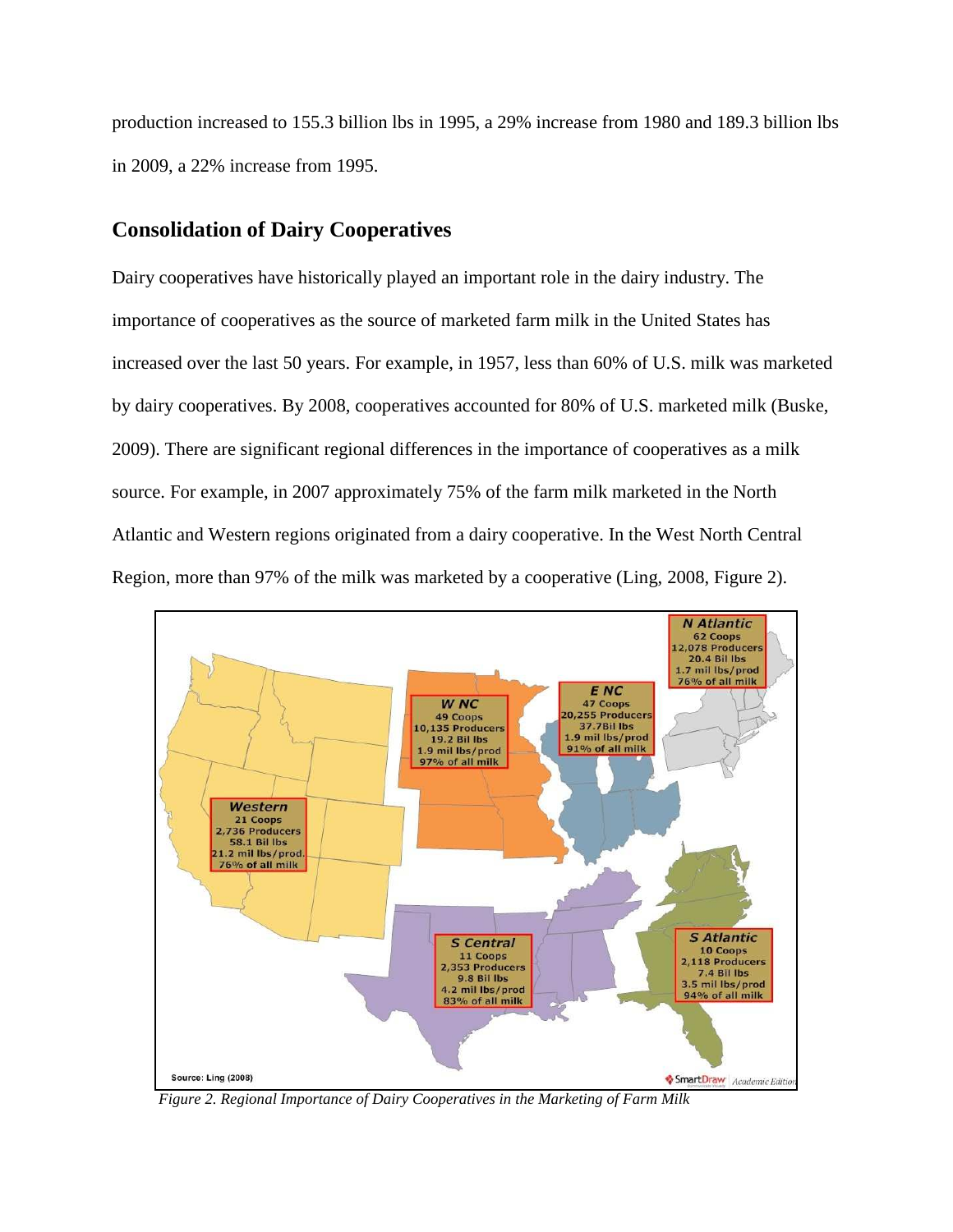Concurrent with the consolidation in the number of dairy farms, there has been significant consolidation of dairy cooperatives (Cropp, 2002). The evolution of cooperative mergers has moved from the creation of regional cooperatives in the 1960's and 1970's to multiregional cooperatives such as Dairy Farmers of America formed in 1997 as a result of a merger of four regional cooperatives, AMPI-Southern region, Mid-America Dairyman, Inc (#2), Western Dairymen, Inc.(#14), and Milk Marketing, Inc. (#7) (GAO, 2001). In the year prior to the merger, these cooperatives accounted for 4.9% of the total value of sales of the 100 largest dairy processing firms and 21.1% of U.S. milk marketed. After merging, 18,543 farms were DFA cooperative members which represented 15% of U.S. farms and 26.2% of cooperative farms.

To quantify the degree of concentration in a particular industry economists have developed a number of measures. One measure of concentration is known as a *concentration ratio* (CR). For example, the CR4 is defined as the percent of the total industry's value of output represented by the four largest firms in that particular industry. A CR4 close to zero would indicate an extremely competitive industry since the four largest firms would not have any significant market share. In general, if the CR4 measure is less than about 40, then the industry is considered to be very competitive, with a number of other firms competing, but none owning a very large portion of the market.

We apply this measure to the market share of the 2, 4, 8, 10 and 20 largest dairy cooperatives with respect to the marketing of all U.S. farm milk (Figure 3). The major trend to obtain from these values is the pattern of increased market power of the largest cooperatives. The two largest cooperatives accounted for approximately 30% of U.S. milk marketed in 2008. This value was less than 20% in 1987. In 2008, the 10 largest cooperatives accounted for nearly 70%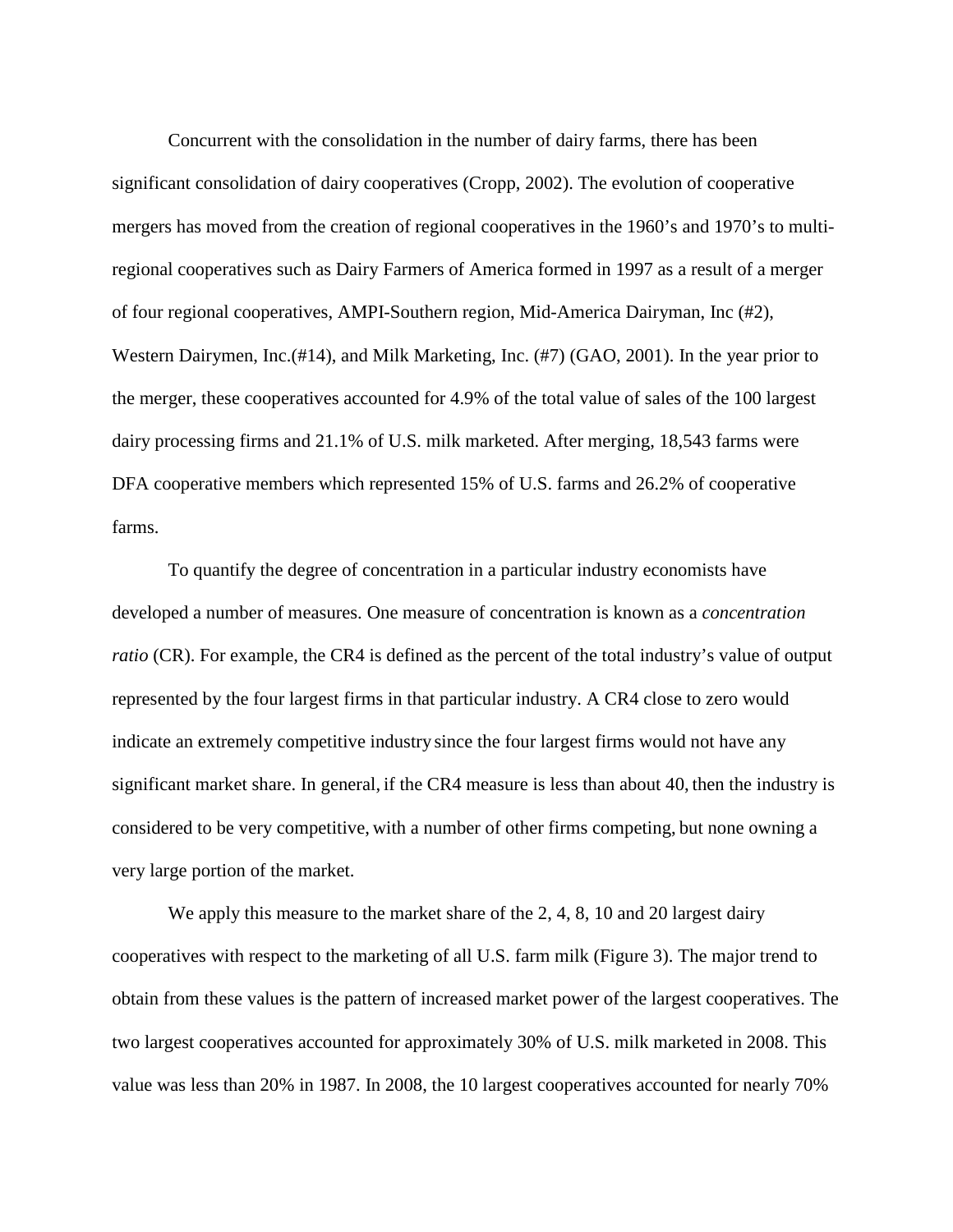of U.S. milk marketed compared to less than 50% in 1980. Using the critical CR4 of 40 as a guide, in 2008 the industry is just at the boundary of being considered very competitive. The above CR value should be considered in light of how one defines the extent of the market. The CR values reported here are national, but milk markets are regional in nature due to marketing order regulations and transportation costs. This implies that the regional CR values are likely to be much greater than the national values.



*Figure 3. Cooperative CR Values of Total U.S. Milk Marketed* 

A second measure of industry concentration that has been developed by economists is known as the Herfindahl-Hirschman Index (HHI). Some believe that the HHI provides a more complete picture of industry concentration than does the CR statistic. The HHI uses the market shares of all the firms in the industry, and these market shares are squared in the calculation to place more weight on larger firms.

Unlike the CR value, the HHI will change if there is a shift in market share among the larger firms. Given the formulation of the HHI, if there were only one firm in the industry that firm would have 100% market share implying an HHI of 10,000 which is the monopoly HHI value. Alternatively, if there were a very large number of firms competing, each of which having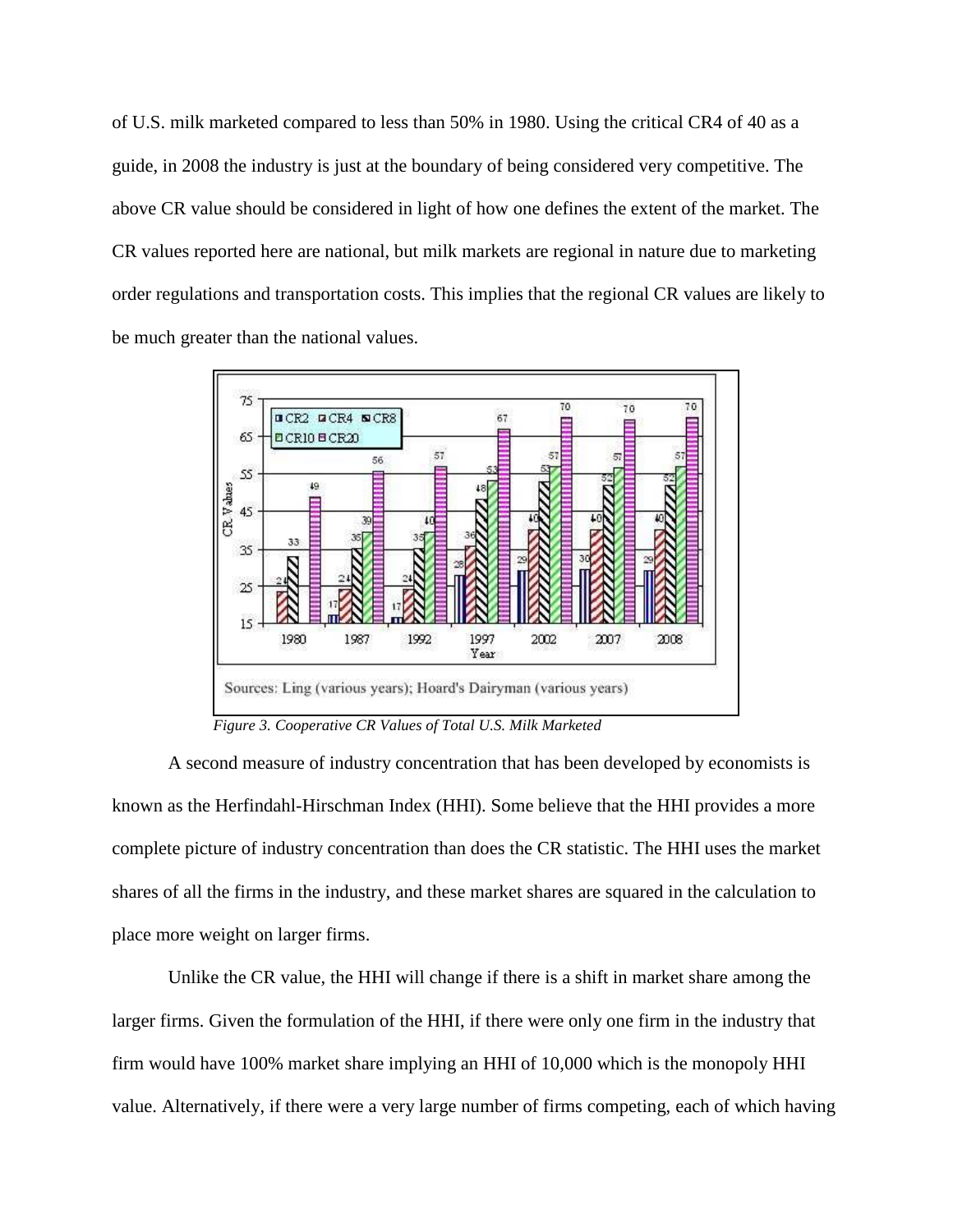nearly zero market share, then the HHI would be close to zero, indicating nearly perfect competition. The U.S. Department of Justice (DOJ) uses the HHI in guidelines for evaluating mergers. An HHI of less than 1000 represents a relatively unconcentrated industry/market. The DOJ would usually not be concerned with a merger that leaves an industry with an HHI less than this value. The DOJ considers an HHI between 1000 and 1800 as representing a moderately concentrated market and the DOJ likely would closely evaluate the competitive impact of a merger that would result in an HHI in that range. Markets having an HHI greater than 1800 are considered to be highly concentrated. The DOJ considers a merger resulting in an HHI greater than this value as raising serious anti-trust concerns if the merger increases the HHI by more than 100 or 200 points.

Using the above HHI formula we examined the distribution of only milk marketed by cooperatives, in contrast to the CR values which were evaluated with respect to all farm milk produced in the United States.

Using data for the largest 50 cooperatives and the amount of farm milk marketed by all U.S. dairy cooperatives over the 1987-2008 period we obtained HHI values that increased from 472 in 1992 to 924.3 in 2008 (Figure 4). The  $51<sup>st</sup>$  cooperative was an aggregate "other cooperative" representing all those not in the top 50. These cooperatives represented less than 4% of the milk marketed in 2008. The trend to observe from this figure is the significant increase between 1992 and 1997 due mainly to the creation of DFA in 1997.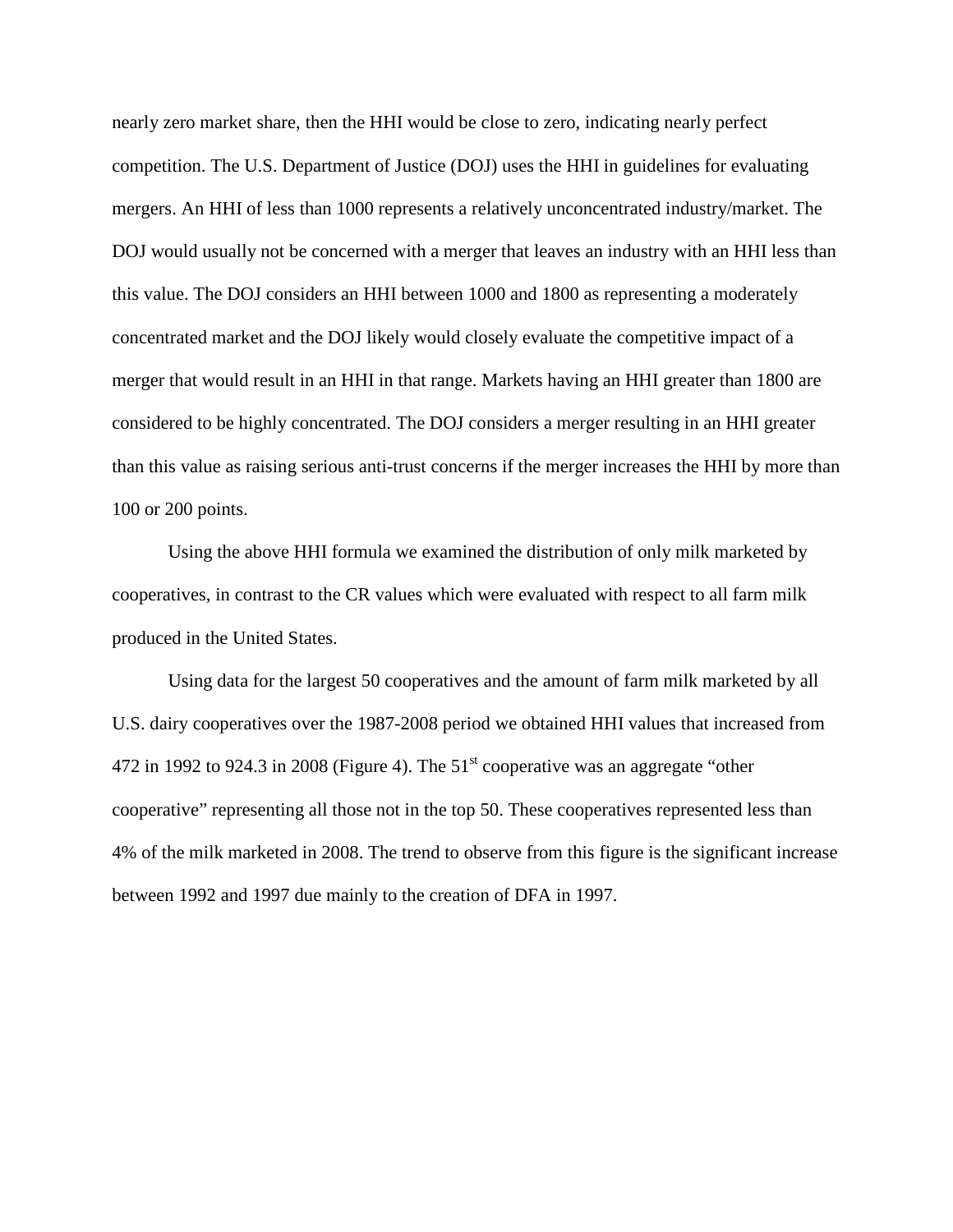

*Figure 4. Concentration in Cooperatively Marketed Milk as Represented by the HHI* 

The increased concentration of dairy cooperatives has occurred for a variety of reasons. These reasons include: improve bargaining position for members, improve ability to integrate operations to achieve economies of scale and scope, tight operating margins and capital constraints, rapid increases in information technology and increase in volatility of milk prices since the late 1980's (GAO, 2001; Cropp 2002).

### **Consolidation in Dairy Manufacturing**

Similar to the marketing of farm milk, there has been significant consolidation in dairy manufacturing. During the 1990's a dominant method to expand was via the purchasing of regional manufacturing firms. For example, over 1997-2000 more than 60 dairy processors were purchased by Suiza and Dean Foods. From its founding in 1993, Suiza Foods became the largest fluid milk bottler in seven years (Siebert et al, 2000). Dean Foods was founded in 1925 in northwestern Illinois. Prior to its merger with Suiza Foods in April 2001, it represented the third largest dairy processing firms defined by the value of dairy products sold resulting from acquisition of a number of dairy processors. Between 1997 and 2000, Suiza Foods had purchased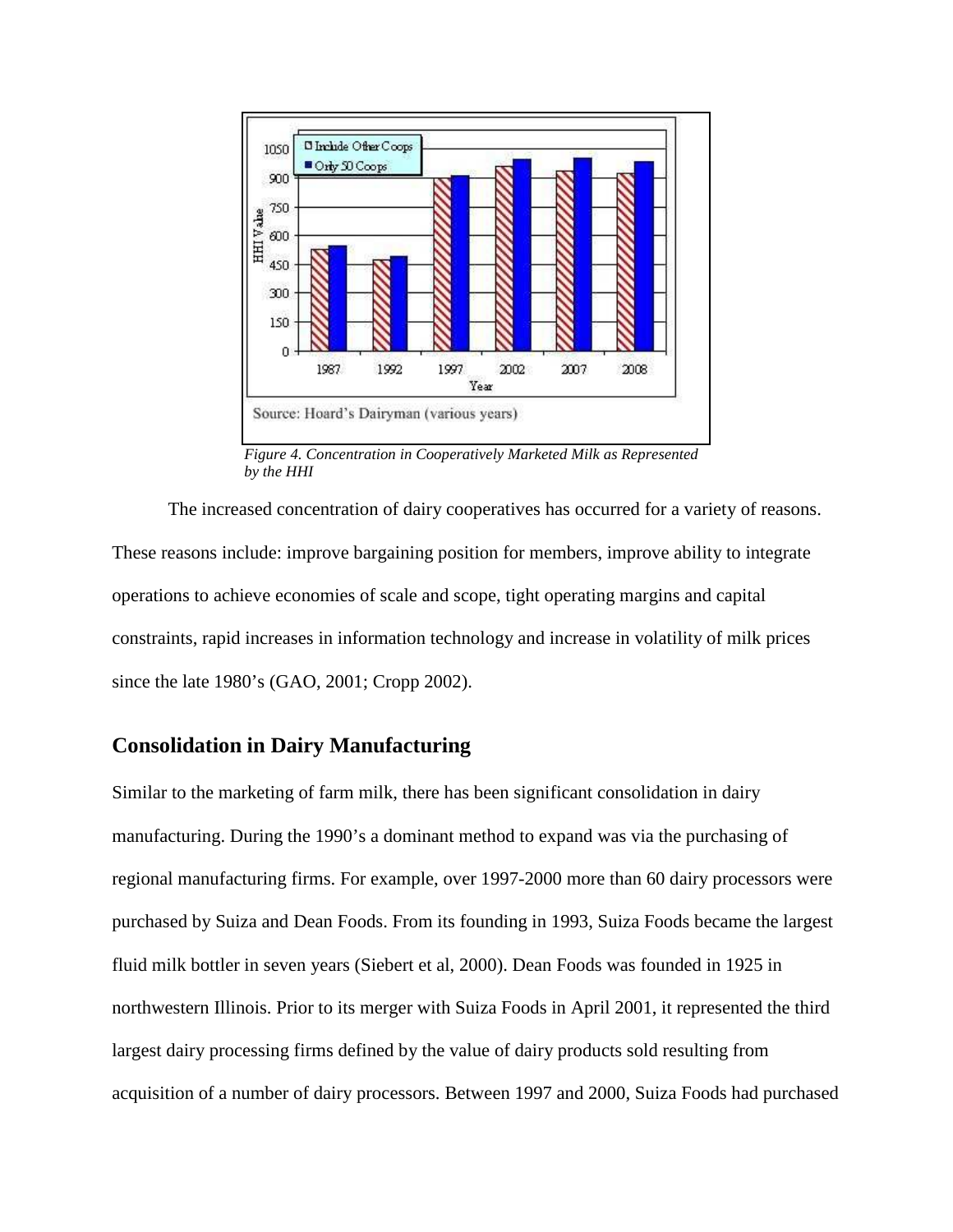regional processing firms with a cumulative sales value at the time of acquisition of \$3.3 billion while Dean Foods had purchased firms with a cumulative sales value of \$1.6 billion (Dairy Foods, various issues; GAO, 2001). In Table 2 we show the importance of these two firms over1995-2000 in sales ranking. The combined company, under the Dean Foods name, processes 33% of the U.S. fluid milk and is included in the S&P 500 stock index.

|      | Suiza                           |                          | <b>Dean Foods</b>      |                |  |  |
|------|---------------------------------|--------------------------|------------------------|----------------|--|--|
|      | <b><i><u>SMil Sales</u></i></b> |                          | <b>Rank SMil Sales</b> | Rank           |  |  |
| 1995 | 379                             | 40                       | 1,400                  | 5              |  |  |
| 1996 | 469                             | 32                       | 1,600                  | 2              |  |  |
| 1997 | 1,720                           | 4                        | 2,100                  | 3              |  |  |
| 1998 | 2,820                           | 3                        | 3,000                  | $\mathfrak{D}$ |  |  |
| 1999 | 4,237                           | $\overline{\mathcal{L}}$ | 3,200                  | 3              |  |  |
| 2000 | 5,365                           |                          | 3,255                  | 3              |  |  |

*Table 2. Share of the Value of Shipments by Top 100 Dairy Processors Represented by Dean Foods and Suiza* 

Figure 5 shows CR statistics with respect to the total value of dairy products sold by the top 100 U.S. dairy processing firms. In 2008, approximately 19% of the total value of dairy products produced in the United States was accounted for by the two largest dairy firms, Dean Foods and Kraft Foods-North America (Dudileck, 2009). Over 1995-2008, the top 20 firms increased their market share from 55% to 67%. These national values tend to hide concentration within local areas and commodities. Although dated, Table 3 is used to show the percentage of fluid milk marketed by the four largest dairy processors in various metropolitan areas over a number of years (GAO, 2001). With the trend observed at the national level since 2000, it is reasonable to assume that the 1999 values can be considered minimum CR4 values.

*Source: GAO, 2001*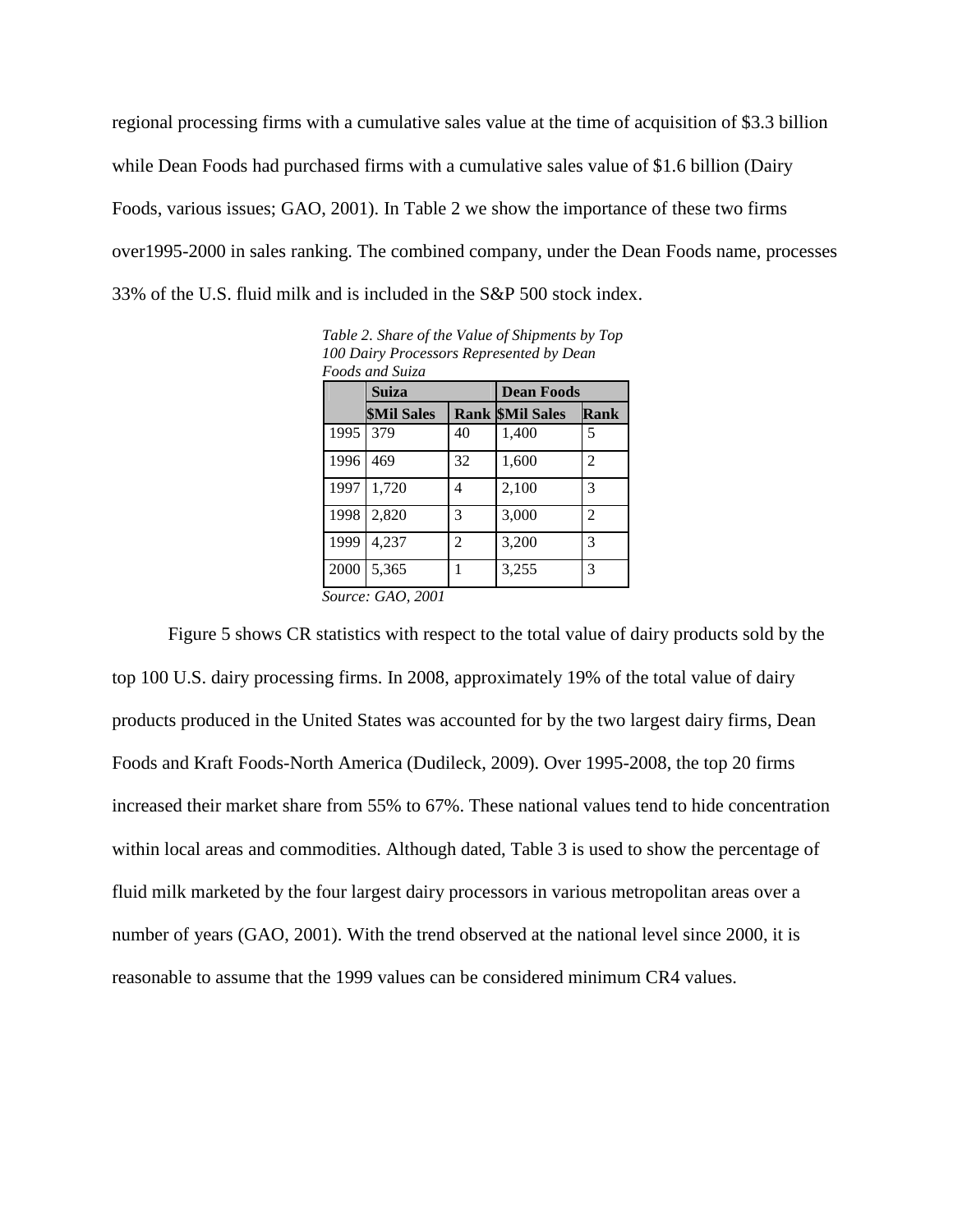

*Figure 5. Concentration Ratios in Dairy Processing as Represented by CR Values* 

*Table 3. Percentage of Fluid Milk Marketed by 4 Largest Processors Dec 1997–Dec 1999 by City* 

| Area          | Dec '97             | Dec '98 | Dec '99 | Area          | Dec '97 | Dec '98 | Dec '99 |
|---------------|---------------------|---------|---------|---------------|---------|---------|---------|
| Atlanta       | 38.5                | 47.8    | 52.4    | Atlanta       | 81.6    | 80.3    | 75.9    |
| <b>Boston</b> | 66.2                | 85.4    | 88.1    | <b>Boston</b> | 84      | 89.3    | 83.4    |
| Charlotte     | 64.4                | 74.7    | 73.9    | Charlotte     | 38.5    | 47.8    | 52.4    |
| Cincinnati    | 66.8                | 79.3    | 81.9    | Cincinnati    | 90.3    | 87.6    | 97.4    |
| Dallas        | 85                  | 84.3    | 79.4    | Dallas        | 87.7    | 90.4    | 92.5    |
| Denver        | 69.3                | 68.1    | 66.9    | Denver        | 59      | 63.4    | 63.3    |
| Miami         | 89.4                | 96.5    | 96.3    | Miami         | 45.7    | 43.7    | 54.5    |
|               |                     |         |         | $14-$         |         |         |         |
|               | 1999 U.S. CR4: 26.8 |         |         | Market        | 69      | 74.2    | 75.6    |
|               |                     |         |         | Avg.          |         |         |         |

*Source: GAO, 2001* 

Similar to our calculation of the concentration in the marketing of cooperative milk, we evaluated HHI values using the above data. The HHI value is much less than 1000 but shows a similar trend of becoming increasingly concentrated. In 1995, the top 100 processors generated an HHI index of 238. This increased to 382 by 2008, well below the critical 1000 level. Again it should be cautioned that the regional HHI values are likely to be much larger than the national values given, especially for bottled milk due to a market size that is regional in nature.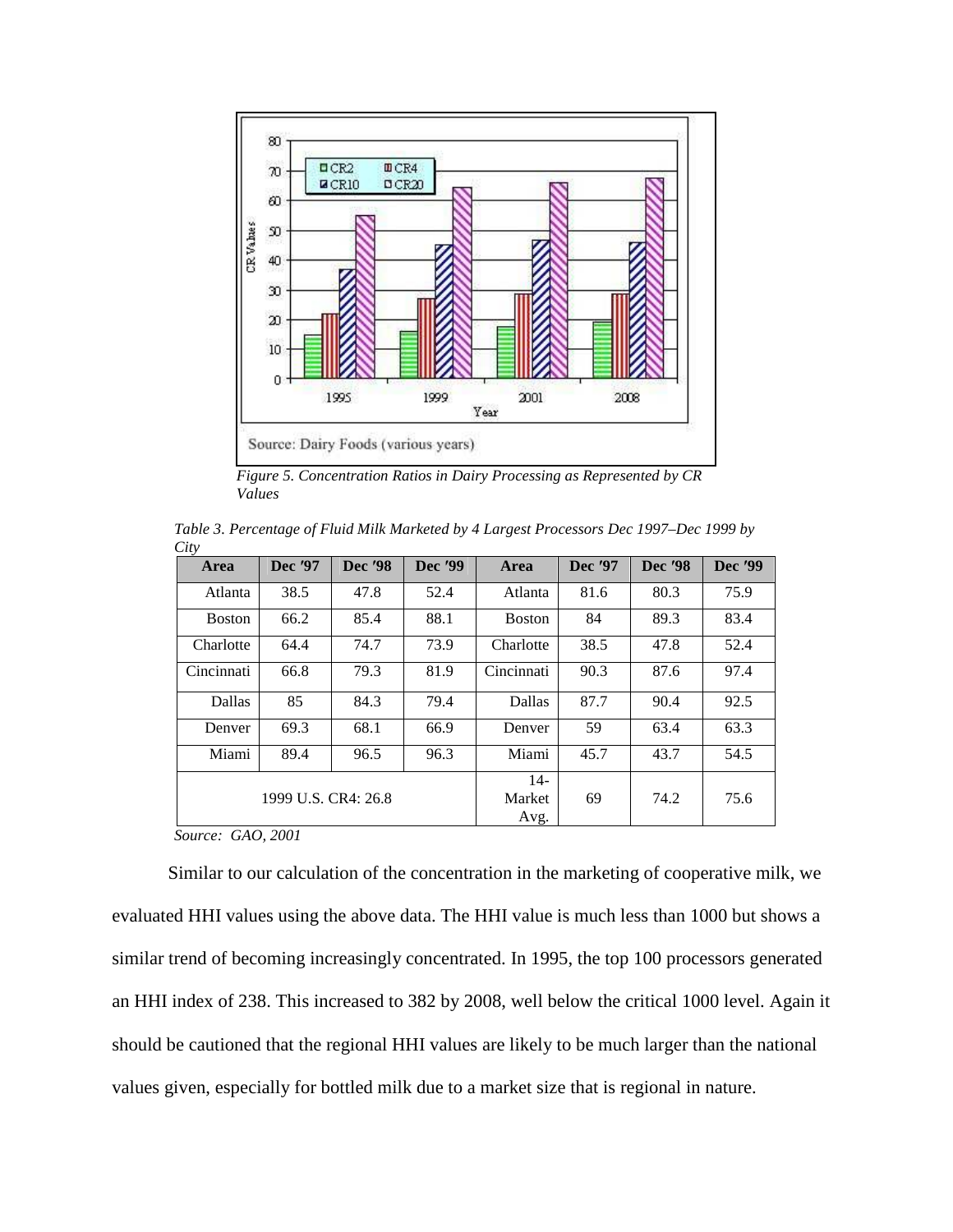#### **Pricing of Farm Milk and Concentration Implications**

A majority of the milk produced in the United States is marketed under Federal and State milk marketing orders. Typically under these marketing orders, minimum prices for milk are determined via a series of formulas which relate the farm value of milk components—for example: fat, protein, other solids—to their value reflected in recent wholesale commodity prices. Once the component values are known then the farm value of milk can be determined.

The formulas used often vary depending on how milk is utilized. Under the Federal Milk Marketing Order system which in 2009 accounted for two-thirds of the milk marketed in the U.S., there are four classes of milk: Class I (beverage products), Class II (soft manufactured products), Class III (hard cheese and cream cheeses) and Class IV (butter and non-fat dry milk). Class specific minimum prices based on component values are used to establish minimum milk class prices. As an example, the value of Class III milk is determined by monthly average wholesale prices of cheddar cheese, butter, and dry whey. These monthly average cheese prices are obtained from weekly surveys of national dairy product sales data by the National Agricultural Statistics Service (NASS). For a review of milk pricing under the FMMO system refer to Jesse and Cropp (2008)

The following provides an example of how the uniqueness of the dairy industry makes it susceptible to undue market power.

 "…Certain market conditions at the [Chicago Mercantile Exchange] spot cheese market continue to raise questions about the potential for price manipulation." [GAO report to Congress on the CME spot cheese market, June 2007, p. 1] "During the period May 21 through June 23, 2004, DFA, Hanman and Bos attempted to manipulate the price of the [CME] June, July and August 2004 Class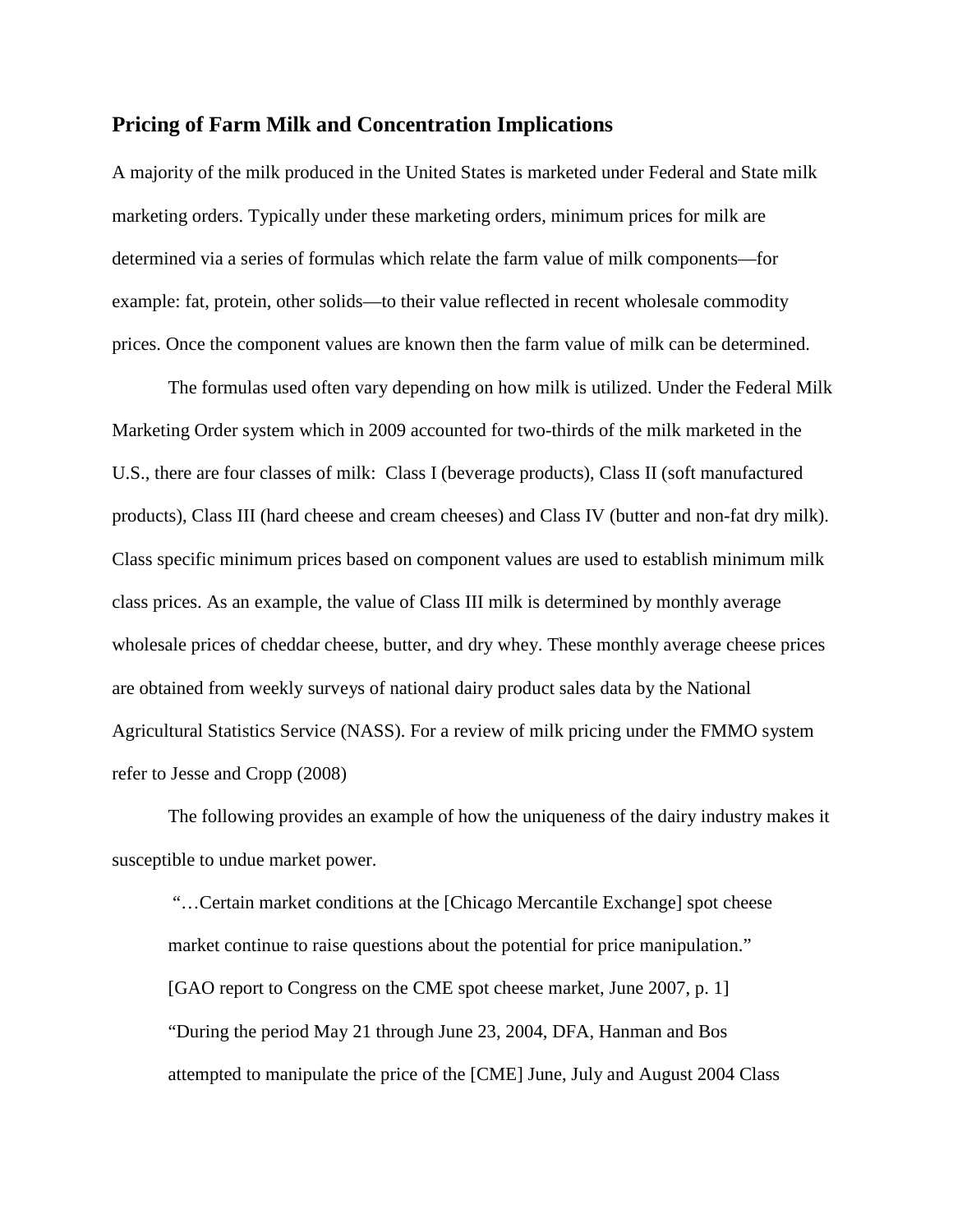III milk futures contract. DFA, Hanman and Bos attempted to manipulate Class III milk futures contract prices through purchases of cheddar cheese blocks on the CME Cheese Spot Call market in an effort to minimize potential losses from DFA's speculative long Class III milk futures positions" [Commodity Futures Trading CFTC Order, Dec. 16, 2008, p.2].

In 2008, DFA accounted for 20.1% of all farm milk deliveries in the United States (Buske, 2009). For a copy of the consent decree refer to the following URL: http://future.aae.wisc.edu/pubs/pubs/show/409. This case provides a clear example of how a thinly traded commodity, a large supplier of farm milk to the U.S. dairy industry, and a formulabased milk pricing system create an environment where market manipulation can occur.

Related to the above, are several important characteristics of the U.S. cheese manufacturing industry that greatly facilitated manipulation of the cheese price and therefore the announced Class III price. First, it is a standard industry practice for cheese manufactures to price their product based on movements in the CME spot cheddar cheese market. This can be seen in Figure 6 where we show the NASS average cheddar block price and the weekly average CME spot block price lagged by two weeks. Over 99% of the variability in the NASS average block price is explained by movements in the CME spot block market.

The CME spot market is a thinly traded market where typically less than 2% of monthly U.S. cheddar cheese production is traded in this spot market. In addition there are very few participants in this market, mainly large companies and cooperatives. As an example, over Jan. 1, 1999 – Feb 2, 2007 the largest two buyers of cheddar blocks accounted for 74% of the transactions. The largest two sellers of cheddar barrels accounted for 68% of the transactions. In addition, over this same period, a majority of the closing prices are determined by unfilled bids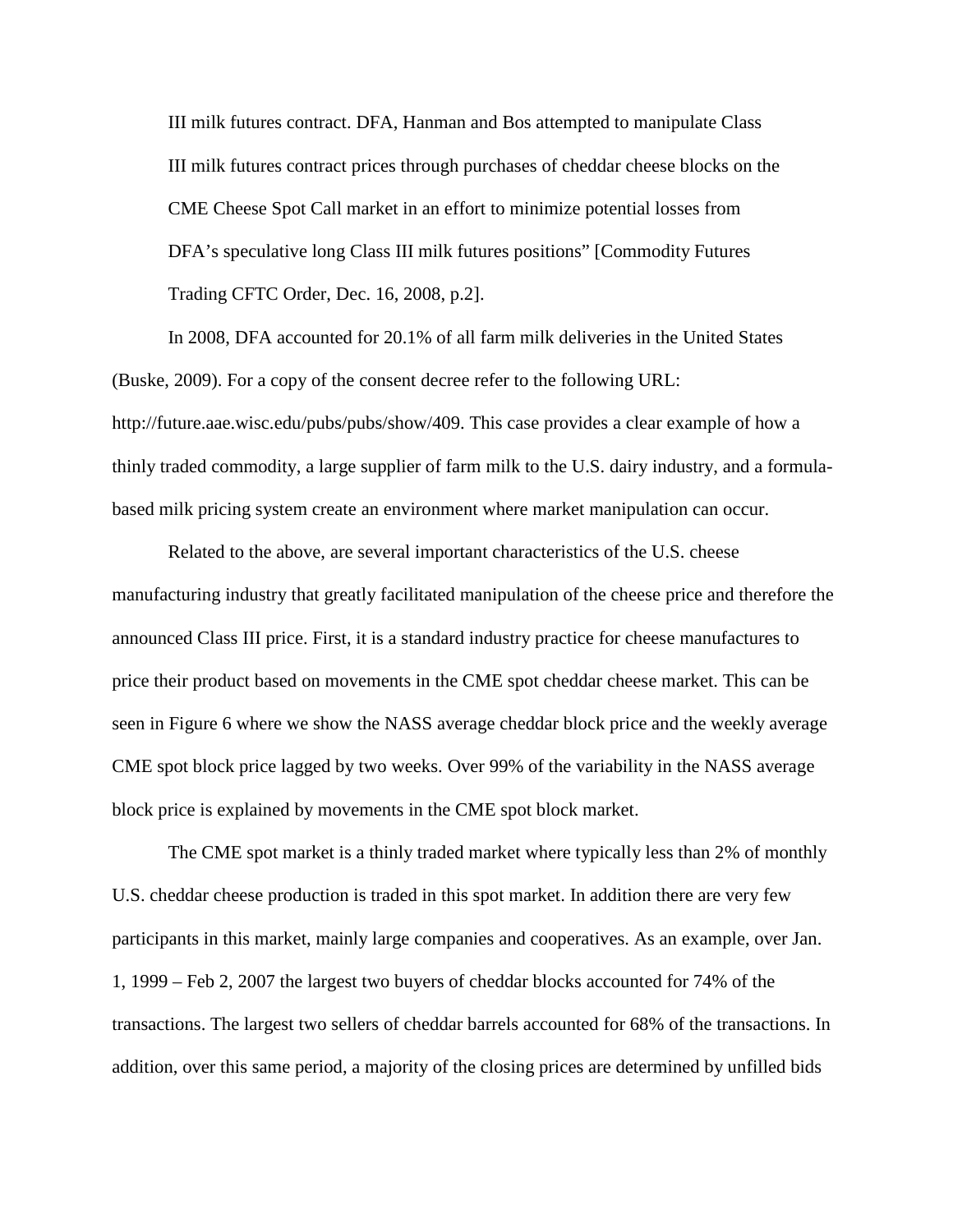and uncovered offers (GAO, 2007). During the period covered by the CFTC order DFA was one of these few participants.



*Figure 6. Relationship Between Weekly 2-Week Lagged CME Spot Cheddar Prices and NASS Average Cheddar Block Price* 

A second characteristic concerns the relationship between Class III futures contract settlement and the formula-based Class III milk price. The Class III futures contract is a cashsettle contract which means there is no delivery requirement associated with the purchase of a Class III futures contract.

### **Ongoing Industry Challenges**

The dairy industry has had a history of significant structural change in the location, scale and number of participants. These changes are continuing to occur as a result of improved technologies at both the farm and processing levels, increased energy costs and increased milk price volatility.

There are a number of challenges facing the industry. It has been industry practice to use the CME spot price of cheese as a benchmark by which plants determine their sales price. This is a problem, given that this market has few participants and those participating undertake a limited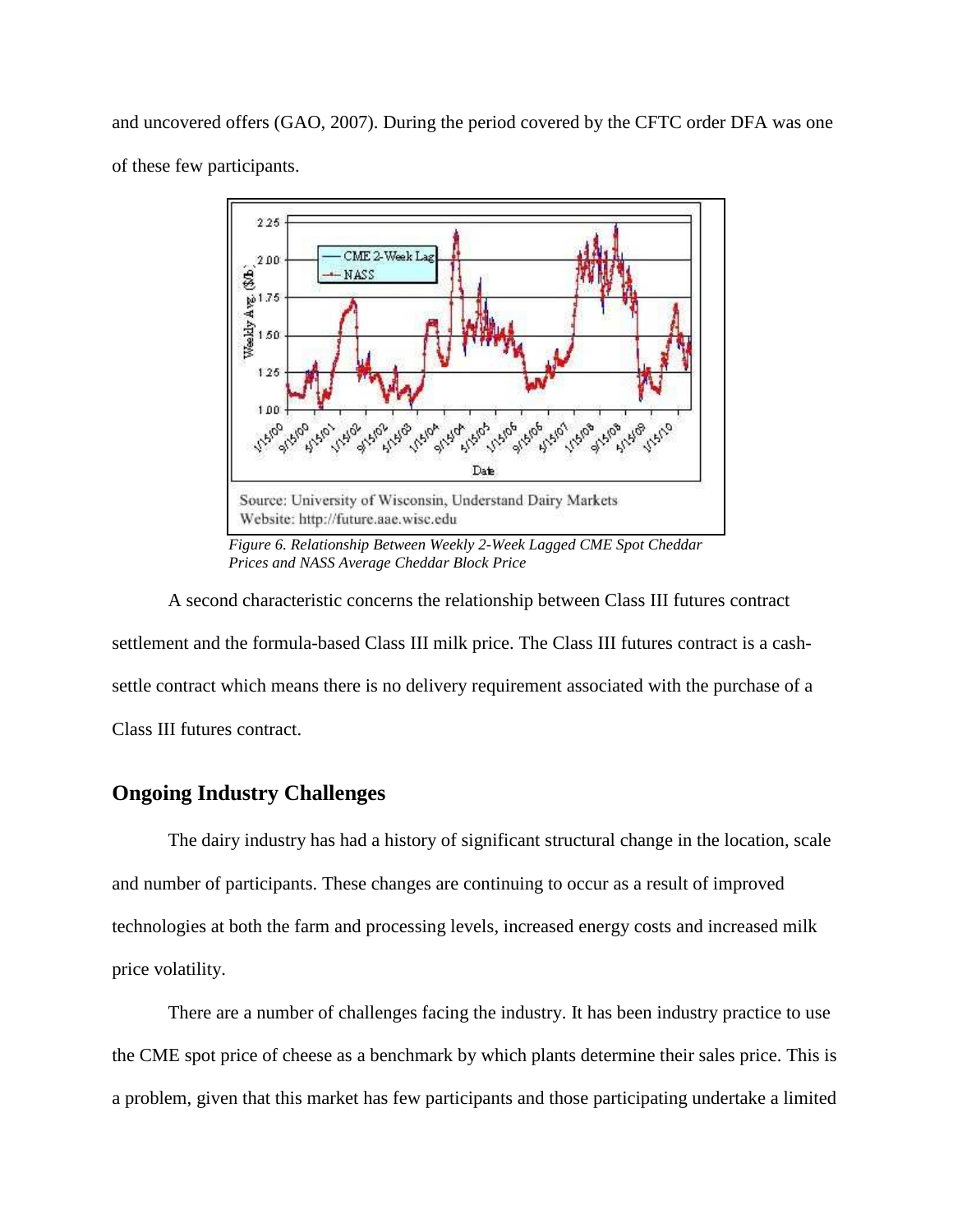number of transactions. The question remains as to how the industry can move away from this reliance (Carstensen, 2010). There is considerable industry debate concerning elimination of the current formula based pricing system for farm milk to one based on plant surveys of prices paid for manufacturing milk instead of wholesale commodity prices.

There are local areas across the United States where a single dairy cooperative that markets a significant percentage of farm milk has entered into supply agreements with fluid milk bottlers that service a majority of local retail food establishments. Given the expected continued concentration of the marketing of farm milk, processing of that milk and retail distribution such arrangements are expected to become more common and thus requiring continued monitoring by the appropriate anti-trust and regulatory officials (Flagg, 2010; Carstensen, 2010).

#### **For More Information**

- Buske, K. (2009). Top 50 Co-Ops Raise Production by 5 Billion, *Hoard's Dairyman*, October 10.
- Carstensen, P.C. (2010). Comments for the U.S. Departments of Agriculture and Justice Workshops on Competition Issues in Agriculture, *Legal Studies Research Paper #1103*, University of Wisconsin Law School, May, http://future.aae.wisc.edu/pubs/pubs/show/425
- Commodity Futures Trading Commission. (2008). *Administrative Finding Against Dairy Farmers of America, Gary Hanman and Gerald Bos,* CFTC Docket No. 90-02, Washington, D.C., December 15, http://future.aae.wisc.edu/pubs/pubs/show/408 .
- Cropp, R. A. (2002). *Dairy Cooperatives Structural Change and Operations*, University of Wisconsin Center for Cooperatives, University of Wisconsin-Extension, Bulletin #4, October.
- Dairy Foods. (various issues). *Top 100 Dairy Processors*, Various Issues, http://www.dairyfoods.com/DF/Home/Files/PDFs/2008-Dairy100-Table.pdf .
- Dudlicek, J. (2009*). 16th Annual Dairy 100*, Dairy Foods (on-line edition), http://www.dairyfoods.com/
- Flagg, K. (2010). Dairy Giants Accused of Monopoly, *Middlebury Independent*, May 6.
- Government Accountability Office. (2007). *Spot Cheese Market: Market Oversight Has Increased, but Concerns Remain about Potential Manipulation.* GAO-07-707. Washington, D.C., June 21, http://future.aae.wisc.edu/pubs/pubs/show/306 .